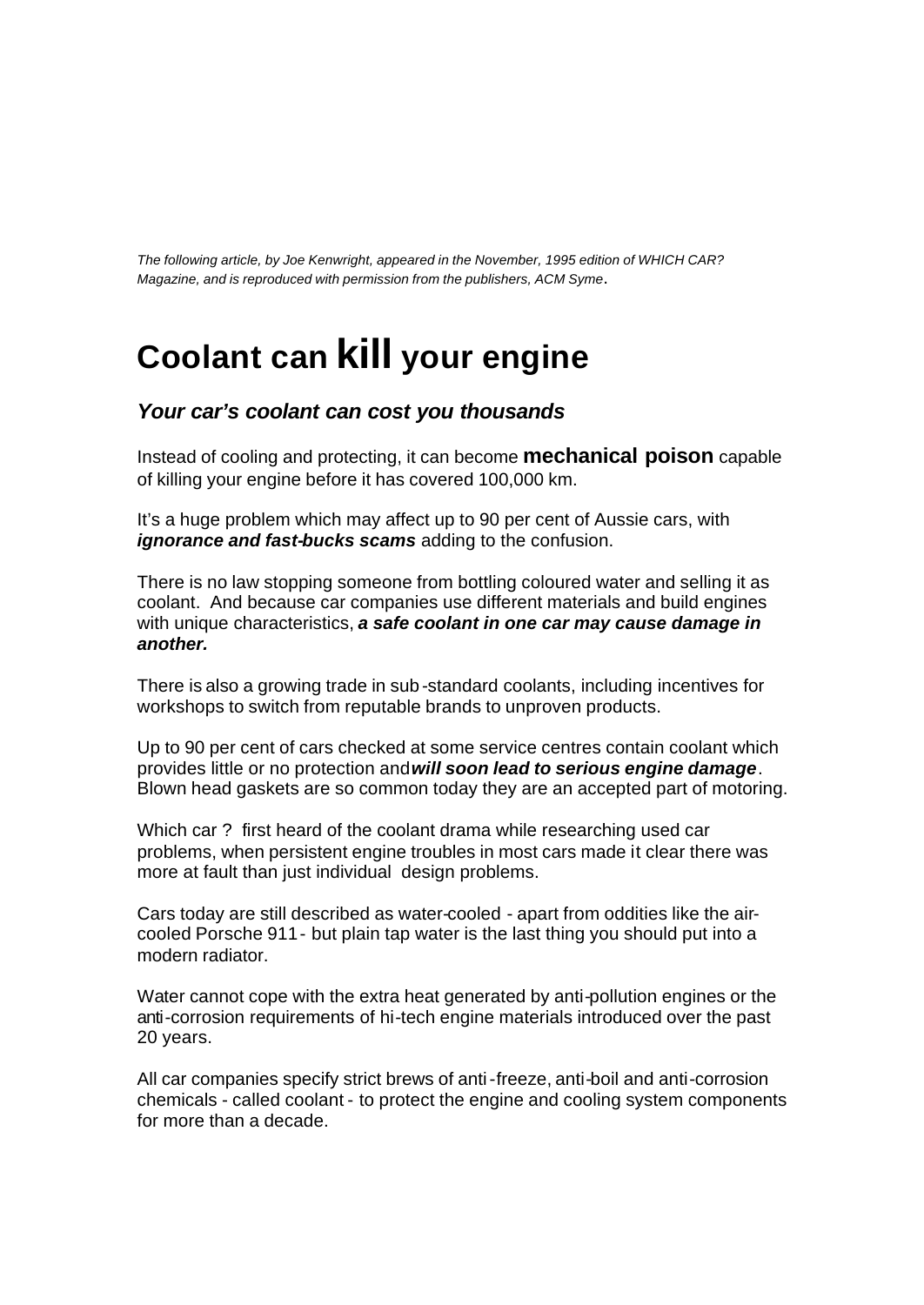There is an Australian Standard for coolants - 2108-1984- but it won't stop a sharp operator filling a bottle with tap water and labeling it as "coolant" when there's no compulsory compliance.

Which car ? has also discovered flaws in the administration of the Standard.

Reputable companies may meet the AS2108-1984 Standard for coolants, but their credibility is reduced when it's too easy for unscrupulous operators to claim Standards compliance for coolant which does not comply.

Our researchers found there is no easy way for consumers to check whether the coolant complies - or whether the Standards sticker is genuine. A recent laboratory test showed more than 80 of 100 coolants sold in Australia did not meet the basic Standard.

A comprehensive check with car companies also showed coolant which only meets the Australian Standard is usually not enough. There have been many technology changes since the Standard was introduced in 1984, so it is long overdue for an overhaul.

The coolant situation has become critical today because of the latest developments in engine technology. Engines were made from thick and heavycast iron as late as 1985, with heavy radiators made from brass and lead, and used low-pressure, low-temperature cooling systems.

With untreated water they rusted internally but damage took much longer to show up when there was so much excess metal. And many of the problems developed slowly and did not stop the engine completely.

The unusual problems were:-

- Radiator blockage from scale.
- Rotted Welsh plugs
- Worn water pump
- Weeping head gaskets

Lower operating temperatures and slow warm-up meant engines belched out more pollution- especially through heavy use of the choke - wore out more quickly and used more fuel . Passengers also had to suffer cold cabins and misted windows before the heater warmed up.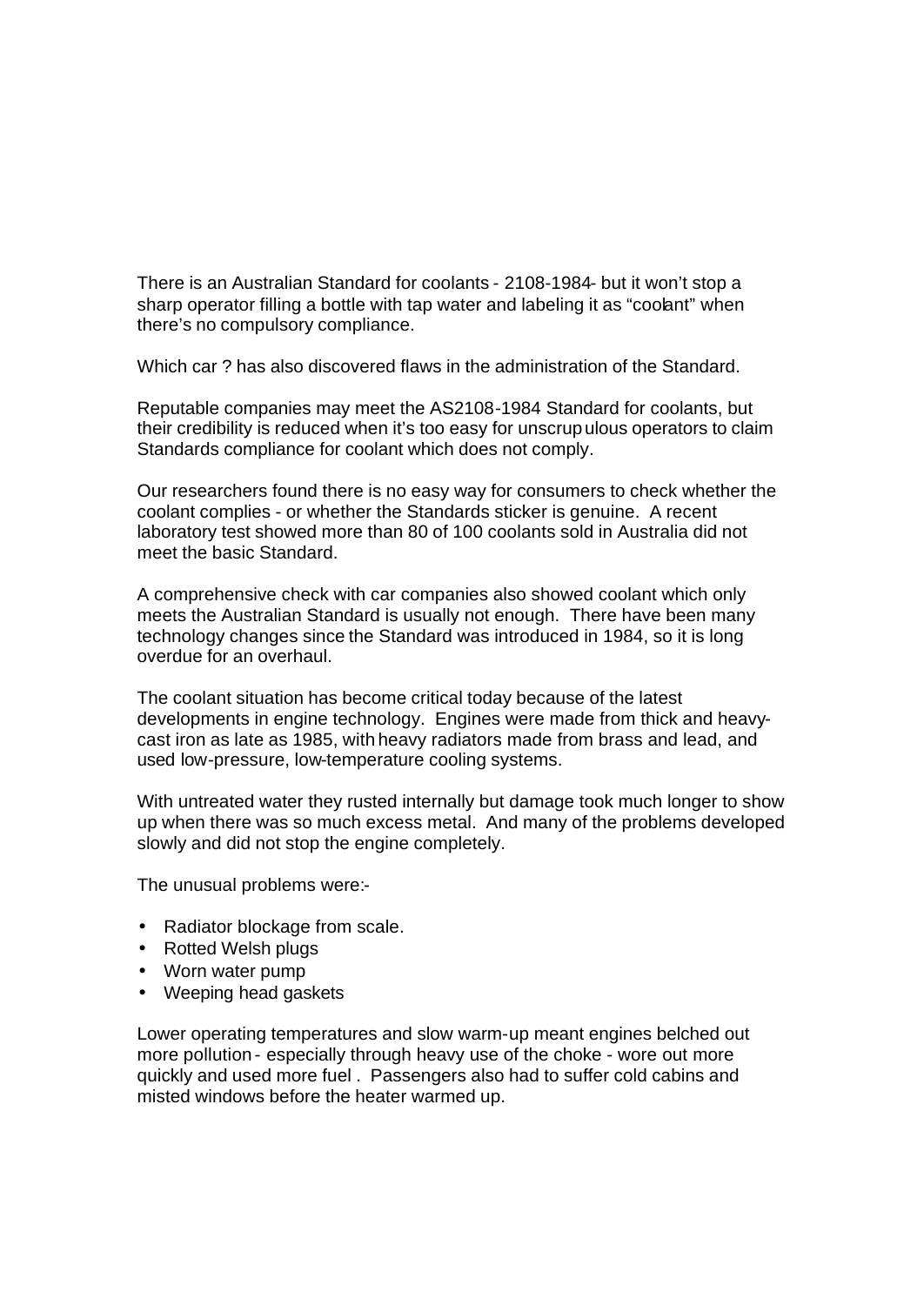But things are much different today, especially as modern engines have to do more work - air conditioning, power steering, big electrical systems - while using less fuel, polluting less and running better.

They have to heat up quickly to cut emissions, swallow and convert their own waste to cut pollution - which adds heat - and operate more efficiently.

 Modern drivers also demand their heater-demisters start working by the end of their street on even the coldest mornings, which means thin cooling walls and minimum cooling capacity for fast heat transfer from engine to coolant, heater core to cabin.

It's all resulted in hi-tech alloy engine parts, aluminium and plastic composite radiators and heater cores, as well as lightweight engines with little excess material. Yet if their coolant loses its protective qualities, they can develop holes or cracks very quickly and have to be scrapped at big expense.

*The rate of expansion and contraction in lightweight engine parts is huge*, so car companies have had to develop special gasket materials which stay flexible and still seal. But bad or incorrect coolant will cause corrosion under these gaskets which can break their seal, leading to catastrophic failure. In some cars *the wrong coolant can eat away, perish or harden the gaskets or seals with the same result*.

Common failures today include:-

- Head gaskets and water pump seal failures.
- Holed Welsh plugs.
- Damaged cylinder liner seals.
- Cylinder head cracks and holes.
- Radiators, heater cores and other cooling system parts eaten away.

A modern engine has a finely balanced, high-pressure cooling system with less coolant so it requires minimal time to heat up. But it also must have the capacity to cool the engine on the hottest day while housed beneath the sleek and poorly ventilated bonnet of a modern car.

So the engines coolant must be chemically stable not to vaporise or self-destruct at searing temperatures which can reach more than 150 degrees Celsius in some parts of the engine - straight water does not have a chance!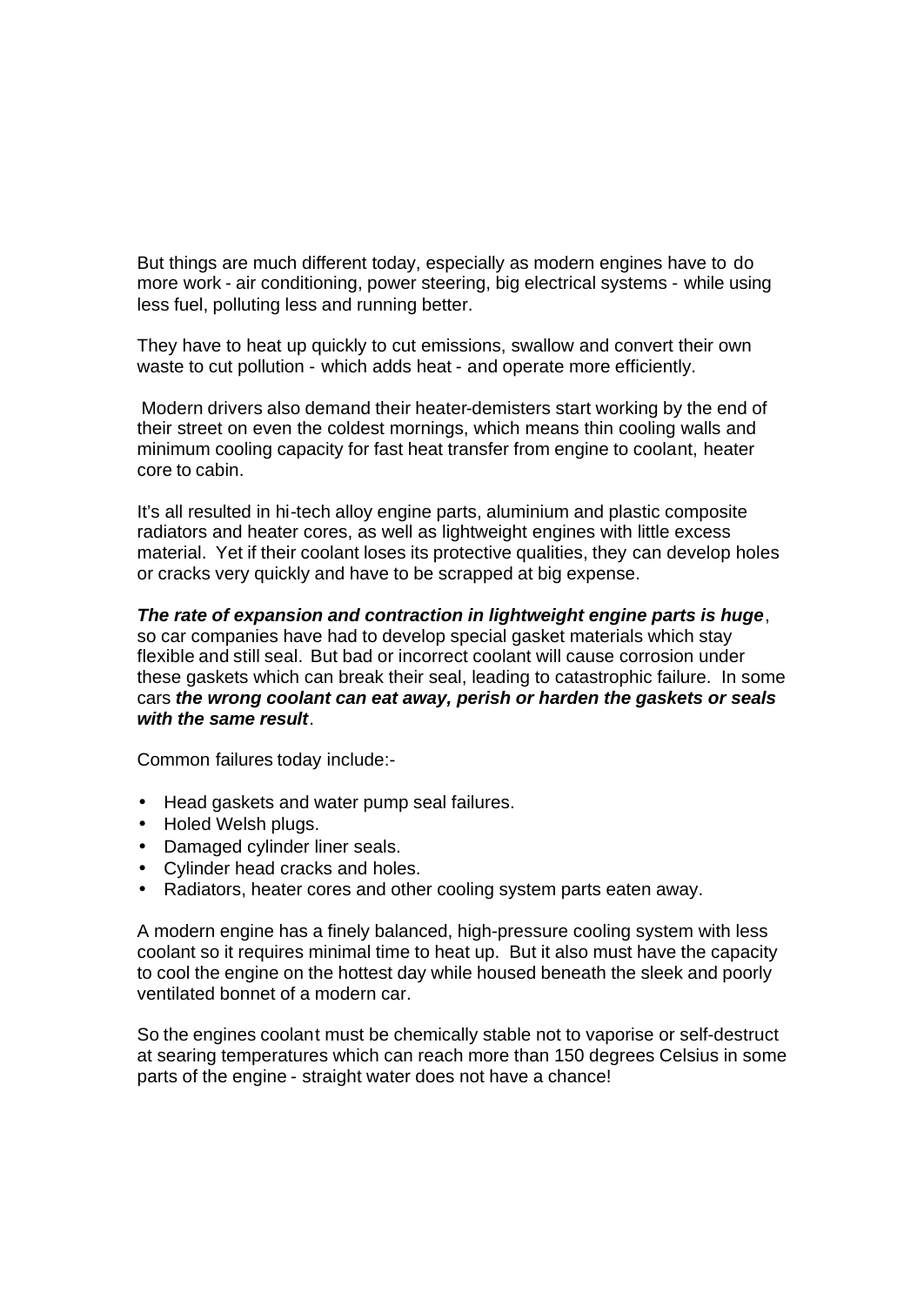The high pressures and temperatures in a modern cooling system will cause a blow-out as soon as there is any weakness.

It's all become a big problem for the car's coolant, and for coolant manufacturers.

## *A coolant must perform its anti-corrosive, anti-boil and anti-freeze functions without destroying the parts its meant to protect.*

Glycol - the traditional chemical base for most coolants - on its own does not protect a cooling system from corrosion and might eventually contribute to it.

It's still a vital component, but must be combined with anti-corrosive additives. The mixture must be used in proper proportions to do its job and has limited life after which it "goes off" chemically - which means no protection (at best) or eating away the engine's insides (at worst).

Coolant can also look clean - unlike rusty radiator water - after it has "gone off" chemically and is *destroying your engine*. The only safe way of monitoring coolant is sticking to recommended changeover times and distances.

Another problem in modern, hot engines is the presence of highly corrosive "bubbles" - corrosive vapour - which form near the engine hotspots, including the cylinder liners and spark plugs. They pound away at cooling system and engine components and can wear a hole through an unprotected cylinder head or radiator in less than 10,000km.

Electrolysis between different metals within the cooling system can have a similar effect, not like traditional rusting but far worse.

So coolant must have the right amount of anti-boiling agent to reduce "bubbles" and of corrosion inhibitors to form a protective skin throughout the cooling system. But it's only a matter of time before even the best inhibitors are worn away and this is one of the key reasons why most manufacturers prescribe short intervals for coolant changes.

## *You ignore their advice at your peril.*

The Australian Standard for coolant requires at least 25 per cent ethylene glycol some manufacturers require 30 - 50 per cent - but it's not cheap and neither are the corrosion inhibitors.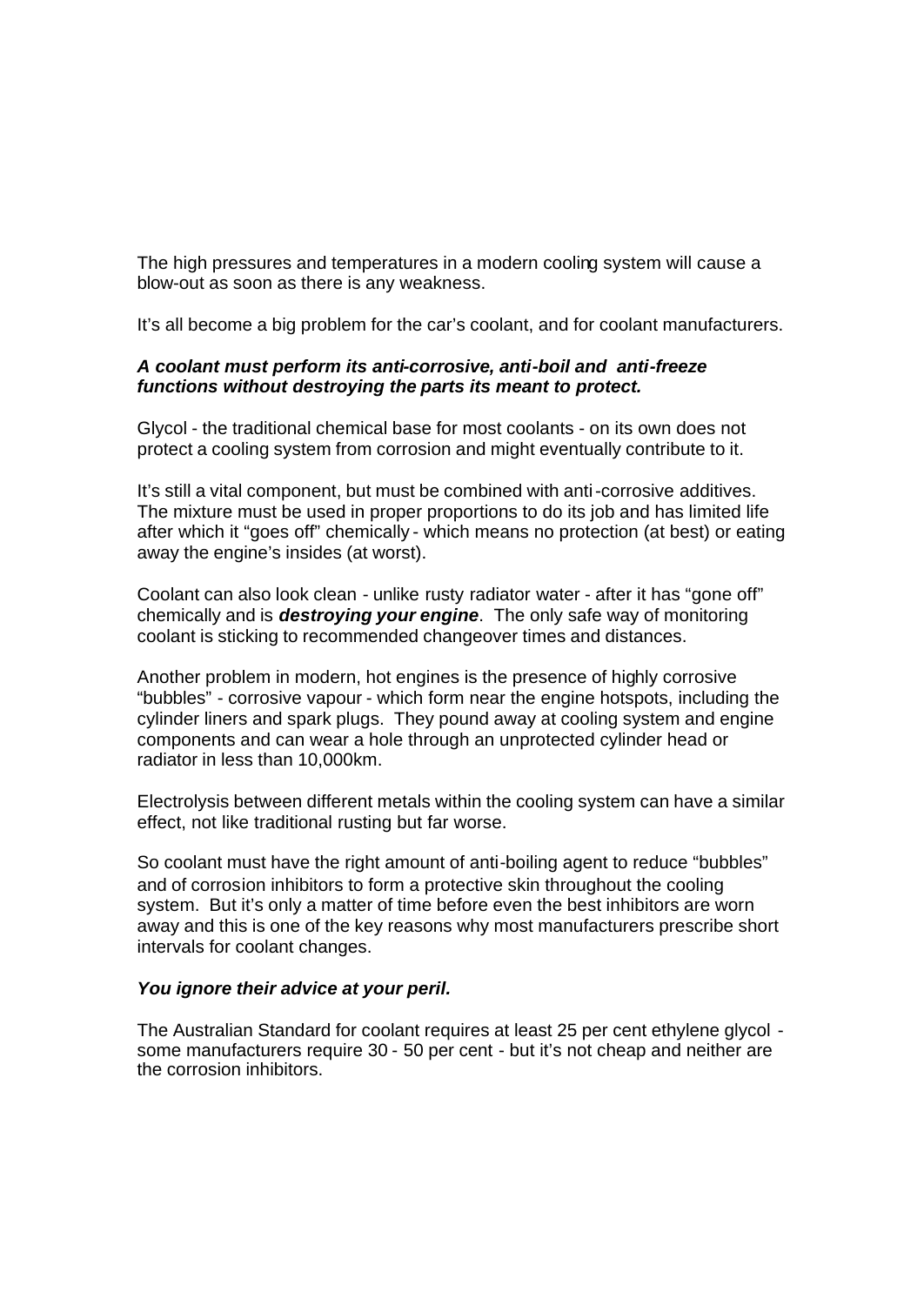It's possible to produce coolant which looks right, but independent tests have shown a number of packaged ready - to - use coolants - even with an impressive contents list on the packaging - do not contain enough of the key components necessary for use in a modern engine.

Which Car? has also discovered a growing business in special deals and incentives to service centres to switch from reputable or factory certified coolants to substitute or "trade" products.

Solid chunks of metal can disappear within days if left submerged in a sample of some of these coolants, suggesting the incentives and savings are funded by *short-changing on the coolant components*.

The *greed and ignorance* of service centres and garages who participate in this coolant substitution by specifying it - without your knowledge - can cost owners thousands of dollars in unnecessary repairs to blown head gaskets, destroyed welsh plugs, heater cores and radiators, cracked or holed cylinder heads and worse.

And, unfortunately, there is evidence some authorised factory service centres are not immune from the same incentives and profit motives.

You should also be able to trust a qualified mechanic or service agent to carry out any servicing at the required interval with a product which meets or betters the standards prescribed by your car's manufacturer.

But the reputable coolant manufacturers have learned there is little point in exposing the substitute coolants because they disappear then re-appear under a different name.

Mechanics and service centres also complain about being targets of protest. They charge the correct amount for correct coolant then suffer complaints from customers who have seen large containers of much cheaper coolant in supermarkets and garages.

So. what you need to know to protect your car - and your pocket - is fairly simple.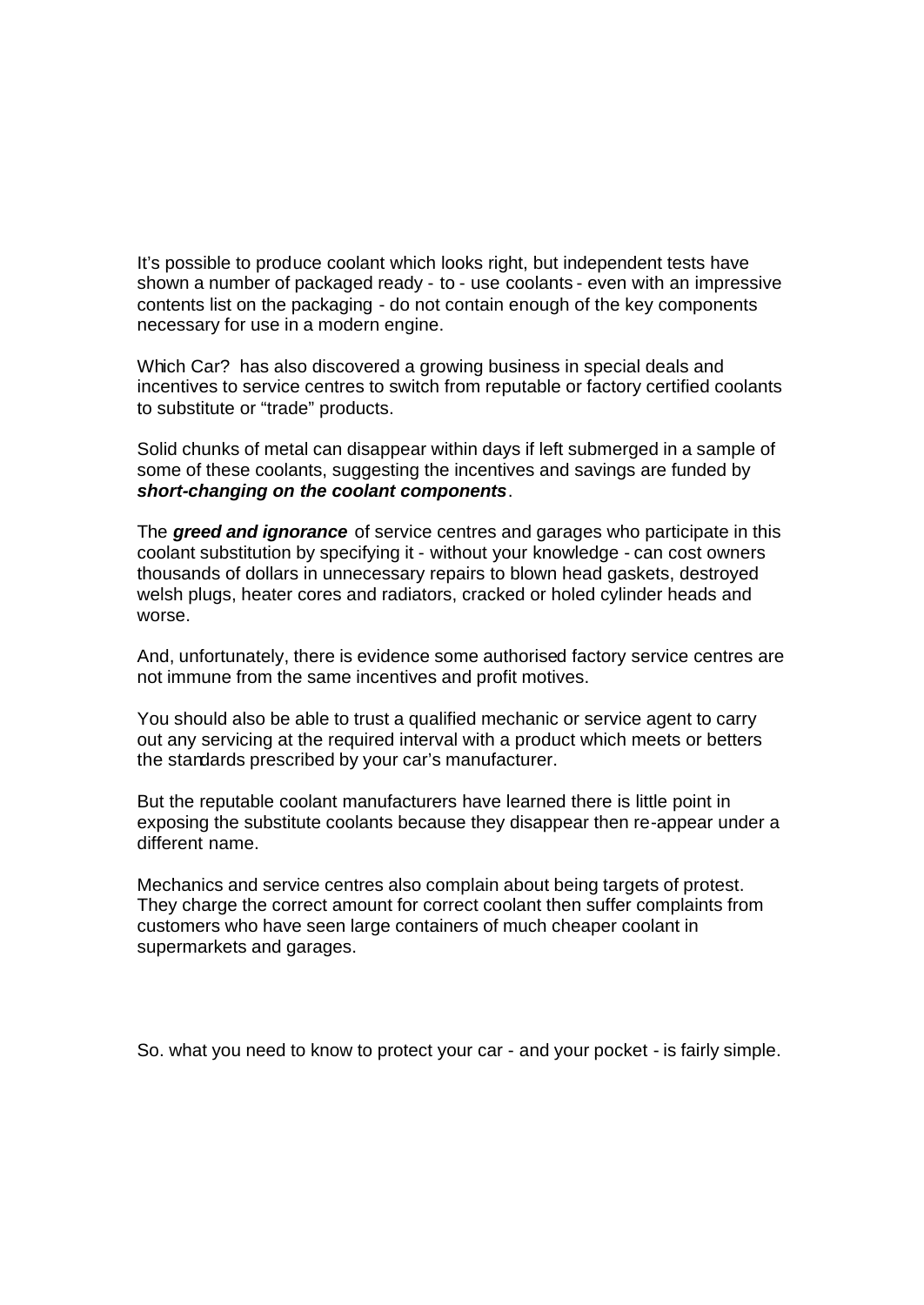- Most manufacturers specify a coolant when they build a car. If you do not use the correct coolant, or change it often enough, you can void the warranty and forfeit any out-of-warranty consideration.
- Coloured liquid in the radiator does not mean it is filled with reputable coolant.
- Stick to change intervals in the owner's manual and, if you are doing it yourself, check special procedures. Most cars require a coolant flush and new coolant every two years or 40,000 km.
- Do not mix different brands of formulated glycol coolant and never put drained coolant back into the car.
- Do not rush a coolant change. Stick to the correct draining, flushing and refilling procedure; opening the radiator drain plug does not remove all the coolant and can leave air-locks in the system, causing major engine damage if your car needs special bleeding.
- Check the cause if your car needs a coolant top-up; only add pre-blended water and recommended coolant, never plain water.
- Never use hard water to make up the recommended blend of coolant for your car. Melbourne and Sydney water is alright - Adelaide, Brisbane and Perth water is not, so always use distilled or demineralised water.
- Handle coolants with care, since they can be toxic, and dispose of them in accordance with local regulations.
- Even fresh factory-standard coolant may not be good enough for extreme conditions - towing, off-road driving or prolonged use below five degrees - so check if a special coolant is needed.

Today's VN Commodore and Toyota Lexcen twins are a perfect example of a common, modern car with a special coolant requirement.

In future, coolant will become even more vital and sophisticated. European defence research into protecting vehicles which must be on standby for shipping anywhere from the equator to the North Pole will soon lead to a whole new family of long-life coolants.

General Motors will also use long-life engine coolant (five years or